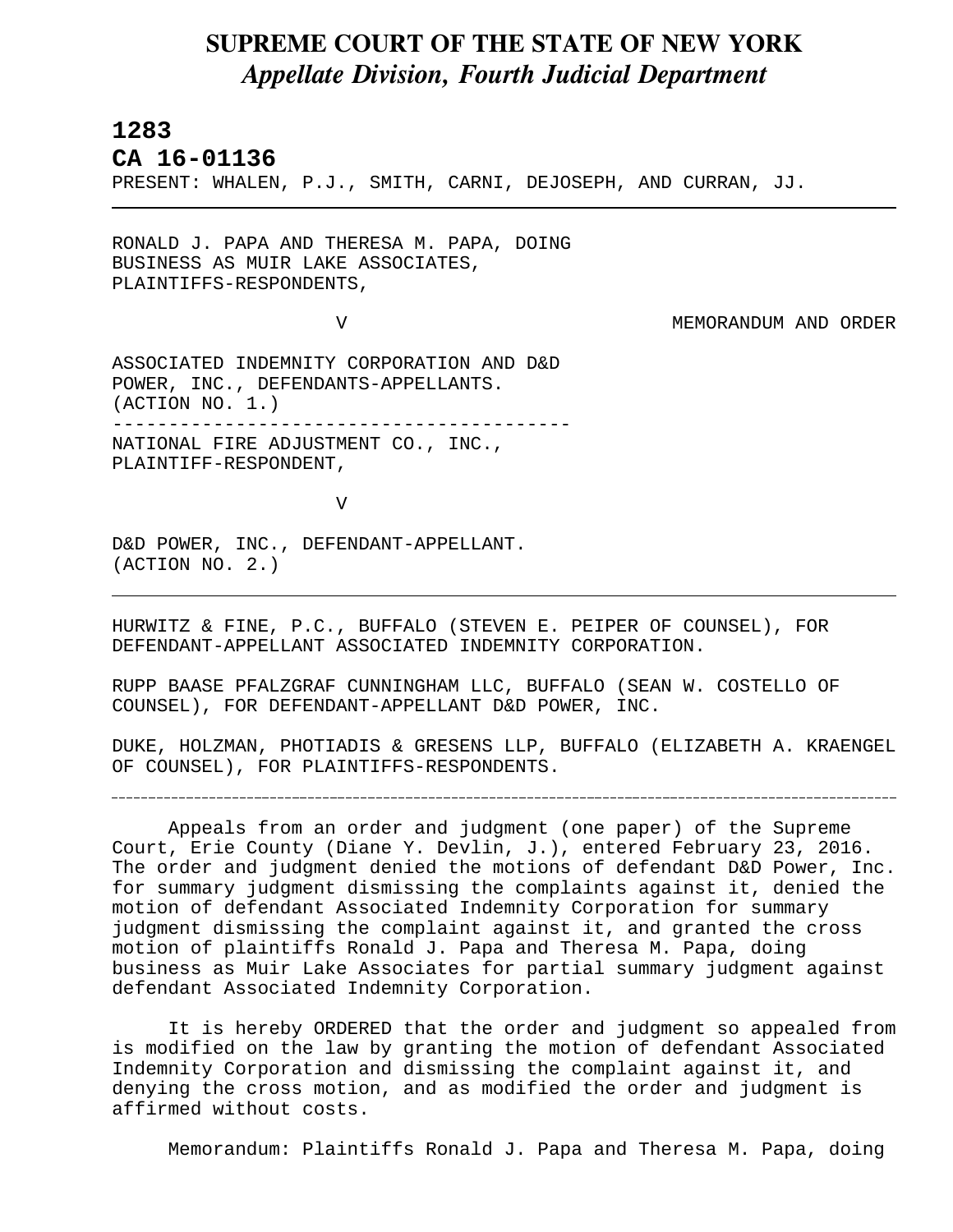business as Muir Lake Associates (Muir Lake), commenced action No. 1 against, inter alia, defendant D&D Power, Inc. (D&D) seeking to recover for water damage they experienced in the basement of their commercial property. Plaintiff National Fire Adjustment Co., Inc. (NFAC), a company that leased space within that commercial property, commenced a separate action against D&D (action No. 2). Muir Lake and NFAC alleged in their complaints that D&D was negligent in its replacement of a utility pole outside of the building, causing an underground conduit leading from the pole to the basement to break. During a heavy rain three weeks later, the broken conduit flooded with groundwater and channeled the water into the basement.

Muir Lake had an all-risk insurance policy with defendant Associated Indemnity Corporation (AIC), which contained an exclusion for water damage caused by "[w]ater under the ground surface pressing on, or flowing or seeping through . . . [f]oundations, walls, floors or paved surfaces . . . [or] [d]oors, windows or other openings." Muir Lake and AIC also executed a water damage endorsement, which reinstated liability for such damages, but limited coverage to \$25,000. Following the flooding, AIC issued a check to Muir Lake for \$25,000 based on the water damage endorsement. Muir Lake thereafter commenced action No. 1, contending that the damage to their property is not covered by the water damage exclusion and endorsement and, as a result, that they are entitled to full coverage. Muir Lake asserts, inter alia, a cause of action for breach of contract against AIC, and a claim of negligence against D&D. In action No. 2, NFAC asserts a single cause of action for negligence against D&D.

Following discovery, D&D moved for summary judgment dismissing the complaints against it, arguing that the damage to the conduit was the result of long-term corrosion and not the result of its allegedly improper installation of the utility pole. AIC also moved for summary judgment dismissing the complaint against it in action No. 1, arguing that the plain terms of the insurance contract limit Muir Lake's coverage to \$25,000, which AIC had already paid. Muir Lake crossmoved for summary judgment on their second cause of action, for AIC's alleged breach of contract, arguing that the ambiguous language of the insurance policy requires AIC to cover their full loss. Supreme Court denied D&D's motions, denied AIC's motion, and granted Muir Lake's cross motion.

We reject D&D's contention that the court erred in denying its motions. In support of its motions, D&D tendered the affidavit of an expert metallurgist, who opined that soil conditions and environmental factors caused severe corrosion to the conduit at issue. As a preliminary matter, we note that D&D's expert did not aver that he has any expertise in mechanical engineering, dynamics, or a related field that would qualify him to give an opinion with respect to the effect of mechanical forces operating on the conduit (*see Hileman v Schmitt's Garage*, 58 AD2d 1029, 1029-1030). His opinion with respect to such mechanical forces is therefore of no probative value. In any event, we conclude that the affidavit is too speculative to meet D&D's initial burden on its motions (*see generally Van Ostberg v Crane*, 273 AD2d 895, 896). Notably, the metallurgist did not test the soil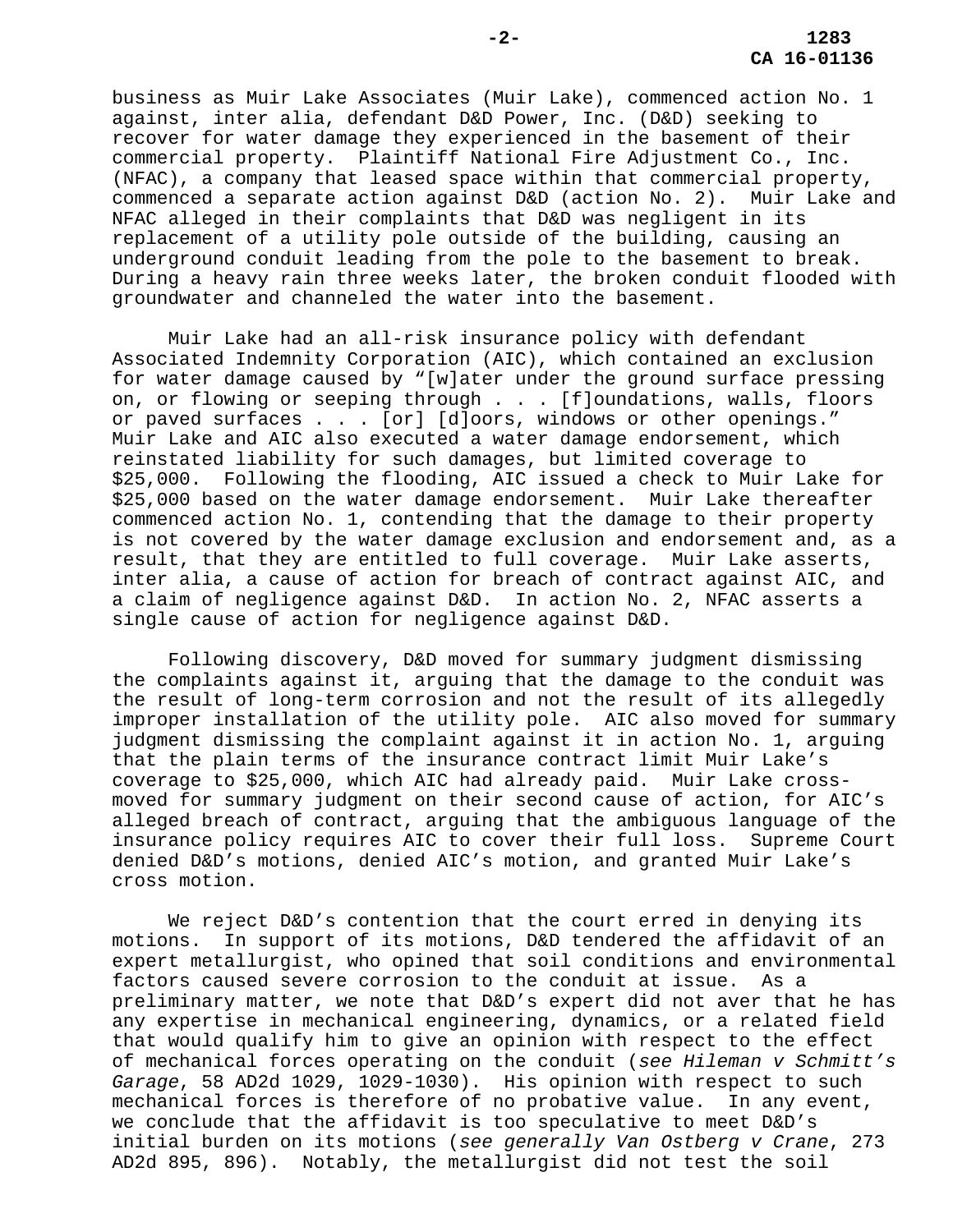around the conduit, and he did not establish any factual basis for his opinion that road de-icing salt contributed to the corroded condition of the conduit. Thus, D&D failed to establish as a matter of law that only environmental factors were at the root of the damage to the property, and that its own conduct in replacing the utility pole was not a contributing cause thereof (*see generally Winegrad v New York Univ. Med. Ctr.*, 64 NY2d 851, 853). Contrary to D&D's further contention, we conclude that it is not entitled to summary judgment on the ground that the damage to the property was unforeseeable as a matter of law (*see generally Di Ponzio v Riordan*, 89 NY2d 578, 583).

We agree with AIC, however, that the court erred in denying its motion and granting Muir Lake's cross motion, and we therefore modify the order and judgment accordingly. It is well-settled that insurance contracts are construed "in light of 'common speech' and the reasonable expectations of a businessperson" (*Belt Painting Corp. v TIG Ins. Co.*, 100 NY2d 377, 383). "[U]nambiguous provisions of an insurance contract must be given their plain and ordinary meaning" (*White v Continental Cas. Co.*, 9 NY3d 264, 267). We conclude that the contract language at issue here is not ambiguous. By its plain terms, the contract limits coverage to \$25,000 for damage caused when ground water enters the basement through a gap, hole, or opening in the wall, and the conduit clearly falls within the water damage exclusion and endorsement (*see Commerce Ctr. Partnership v Cincinnati Ins. Co.*, 2006 WL 1236745, \*3 [Mich Ct App 2006]).

All concur except WHALEN, P.J., and SMITH, J., who dissent in part and vote to affirm in accordance with the following memorandum: We respectfully dissent in part. We agree with the majority that Supreme Court properly denied the motions of defendant D&D Power, Inc. seeking summary judgment dismissing the complaints against it. Contrary to the majority, however, we conclude that the exclusion on which defendant American Indemnity Corporation (AIC) relies to limit coverage does not apply to the loss of plaintiffs Ronald J. Papa and Theresa M. Papa, doing business as Muir Lake Associates (Muir Lake). In our view, therefore, the court properly denied the motion of AIC seeking summary judgment against Muir Lake and granted Muir Lake's cross motion for partial summary judgment on liability against AIC on its second cause of action for breach of the commercial property insurance policy issued to Muir Lake by AIC. We would therefore affirm the order and judgment.

"Where an insurer relies on an exclusion to avoid coverage, it has the burden of demonstrating 'that the exclusion is stated in clear and unmistakable language, is subject to no other reasonable interpretation, and applies in the particular case' " (*Pichel v Dryden Mut. Ins. Co.*, 117 AD3d 1267, 1268, quoting *Continental Cas. Co. v Rapid-American Corp*., 80 NY2d 640, 652). AIC failed to meet that burden with respect to the exclusion for water damage caused by "[w]ater under the ground surface pressing on, or flowing or seeping through . . . [f]oundations, walls, floors or paved surfaces . . . [or] [d]oors, windows or other openings." Giving the language of the exclusion "the meaning that an ordinary reader would assign to [it]" (*Pioneer Tower Owners Assn. v State Farm Fire & Cas. Co.*, 12 NY3d 302,